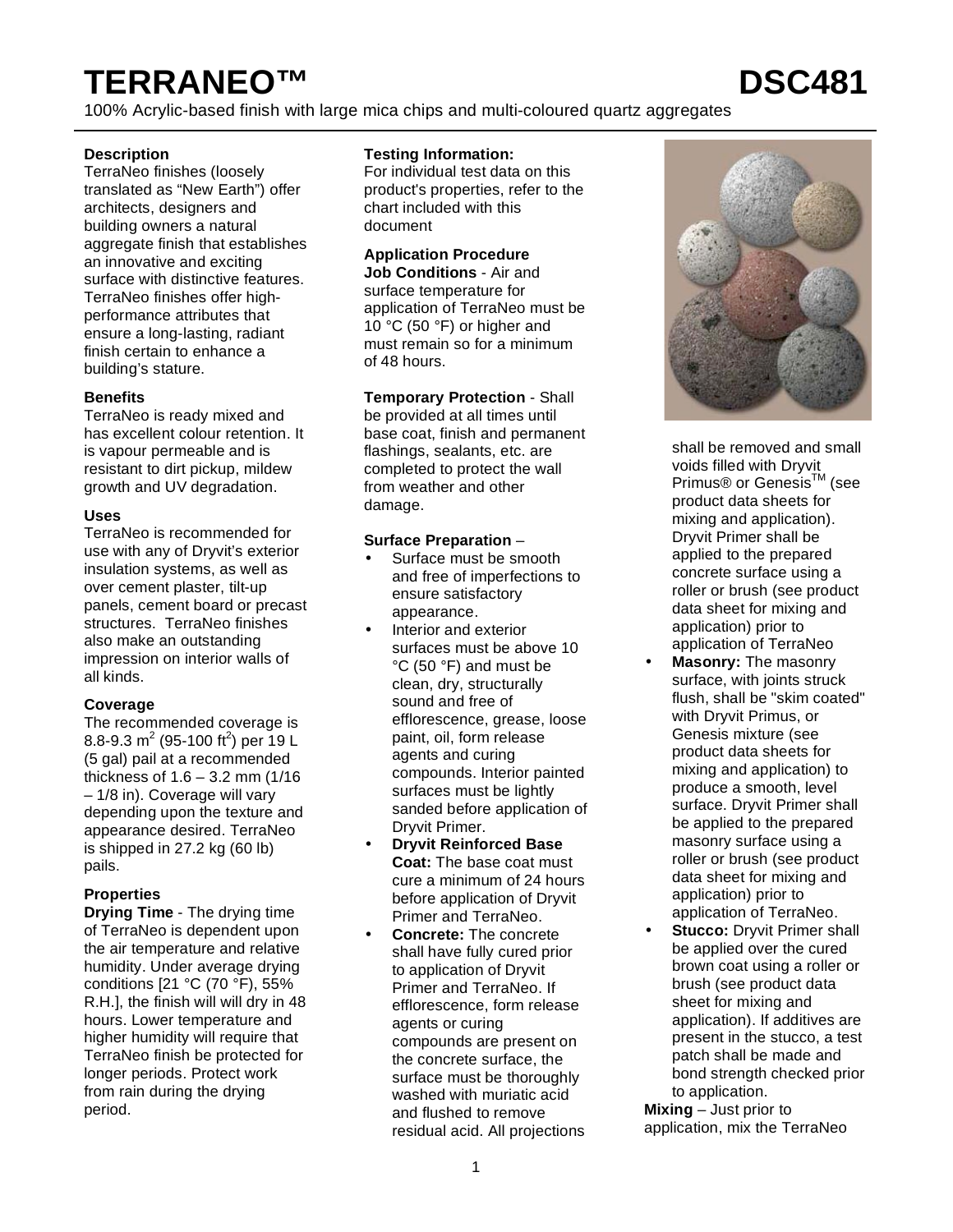#### **TerraNeo**

for 1 minute to ensure uniformity using a Twister Paddle or equivalent mixing blade, powered by a high-torque 12.7 mm (1/2 in) drill, at 400-500 RPM. **DO NOT OVERMIX.** The TerraNeo will usually trowel apply well enough after being mixed **without the addition of water**. If necessary, water can be added in small increments. The same amount of water must be added to all pails of a given batch. Do not exceed 6 ounces of water per pail. Contact **a Dryvit Field Service Manager if a given batch of TerraNeo needs more than 6 ounces of water per pail to spread properly.**

**Application** - Colourcoordinated Primer shall be applied to all substrates a minimum of four hours prior to application of TerraNeo (\*see chart below). Primer must be fully dry before TerraNeo is applied. Trowel apply an even layer onto the primed base coat, approximately 1.6 – 3.2 mm  $(1/16 - 1/8)$  in) thick. With a clean plastic float, lightly float the surface of the TerraNeo finish using a tight figure 8 pattern. Float over the finish lightly several times, cleaning

the float frequently in the process. This will bring to the surface the large mica and enhance the granite appearance. Allow the TerraNeo to thoroughly dry for a minimum of 48 hours under average drying conditions [21 °C (70 °F), 55% R.H.]. Do not apply TerraNeo on surfaces that will receive sealant. Those surfaces shall be coated with colour-coordinated Dryvit Primer.

**Clean Up** - Clean tools with water while TerraNeo is still wet.

**Maintenance** - All Dryvit products are designed to require minimal maintenance. However, as with all building products, depending on location, some cleaning may be required. See Dryvit publication DSC152 on cleaning and recoating.

#### **Storage**

TerraNeo must be stored at 10 °C (50 °F) and a maximum of 38 °C (100 °F) in tightly sealed containers out of direct sunlight.

#### **Cautions and Limitations**

• TerraNeo must not be used on exposed exterior horizontal surfaces. Minimum slope is

152 mm (6 in) in 305 mm (12 in), which is 27°. Maximum length of slope is 305 mm (12in).

- TerraNeo shall not be used below grade.
- TerraNeo is not intended for direct-applied, exterior vertical applications over exterior gypsum based sheathing board, foam plastic insulation or other type insulation board.
- Minor colour deviation will occur due to the natural aggregate and variations in raw materials. It is strongly recommended that when ordering this finish for a particular project, all pails required to complete that project be ordered at the same time. To achieve the best colour results, material from the same batch number should be applied to a specific wall section. Therefore, check batch numbers before applying materials.
- A site mock-up of sufficient size [2.4 x 2.4 m (8 x 8 ft)] shall be coated by the applicator/contractor with the TerraNeo finish to establish acceptance by the owner, architect or project manager.

| <b>TerraNeo Colours</b> |           | <b>Coordinating Color Prime Colours</b> |                     |
|-------------------------|-----------|-----------------------------------------|---------------------|
| 200                     | Gibraltar | 618                                     | Antique Gray        |
| 201                     | Zanzibar  | 327                                     | Mocha               |
| 202                     | Serengeti | 117                                     | Colonial Tan        |
| 203                     | Sonora    | 347                                     | Winter Brown        |
| 204                     | Amazon    | 527                                     | <b>Brushed Gray</b> |
| 205                     | Andes     | 306                                     | Swiss Mocha         |
| 206                     | Vesuvius  | 634                                     | <b>Granite Gray</b> |
| 207                     | Glacier   | 132                                     | Mountain Fog        |
| 208                     | Teton     | 318                                     | <b>Brown Flair</b>  |
| 209                     | Everest   | 104                                     | Dover Sky           |